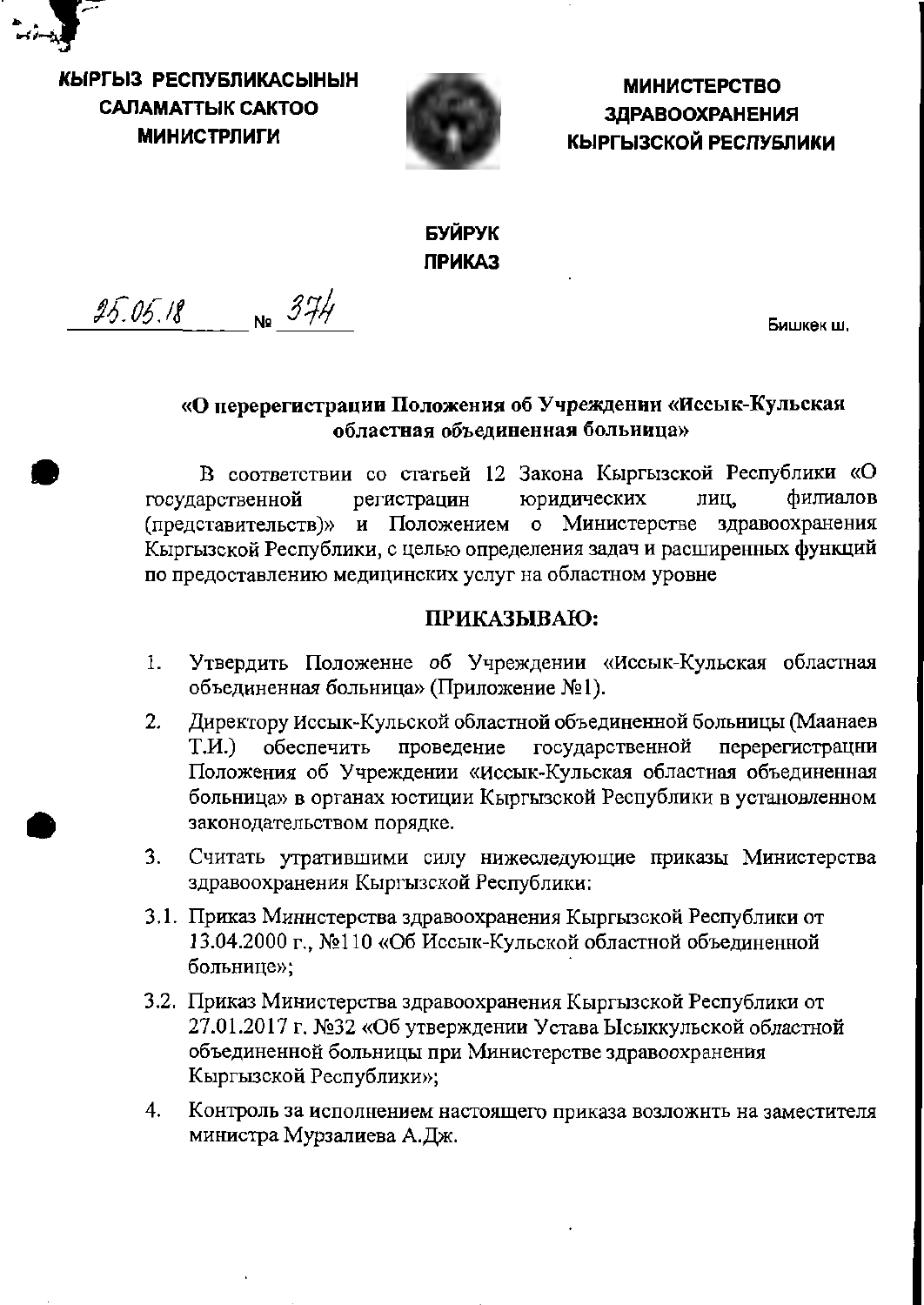

Настоящим подтверждается, что указанные в приказе сведения, а также сведения, содержащиеся в представленных для государственной перерегистрации документов, достоверны и в установленных законом случаях вопросы перерегистрации юридического лица согласованы с государственными органами и (или) органами местного самоуправления.

Министр

Muf

К.С. Чолпонбаев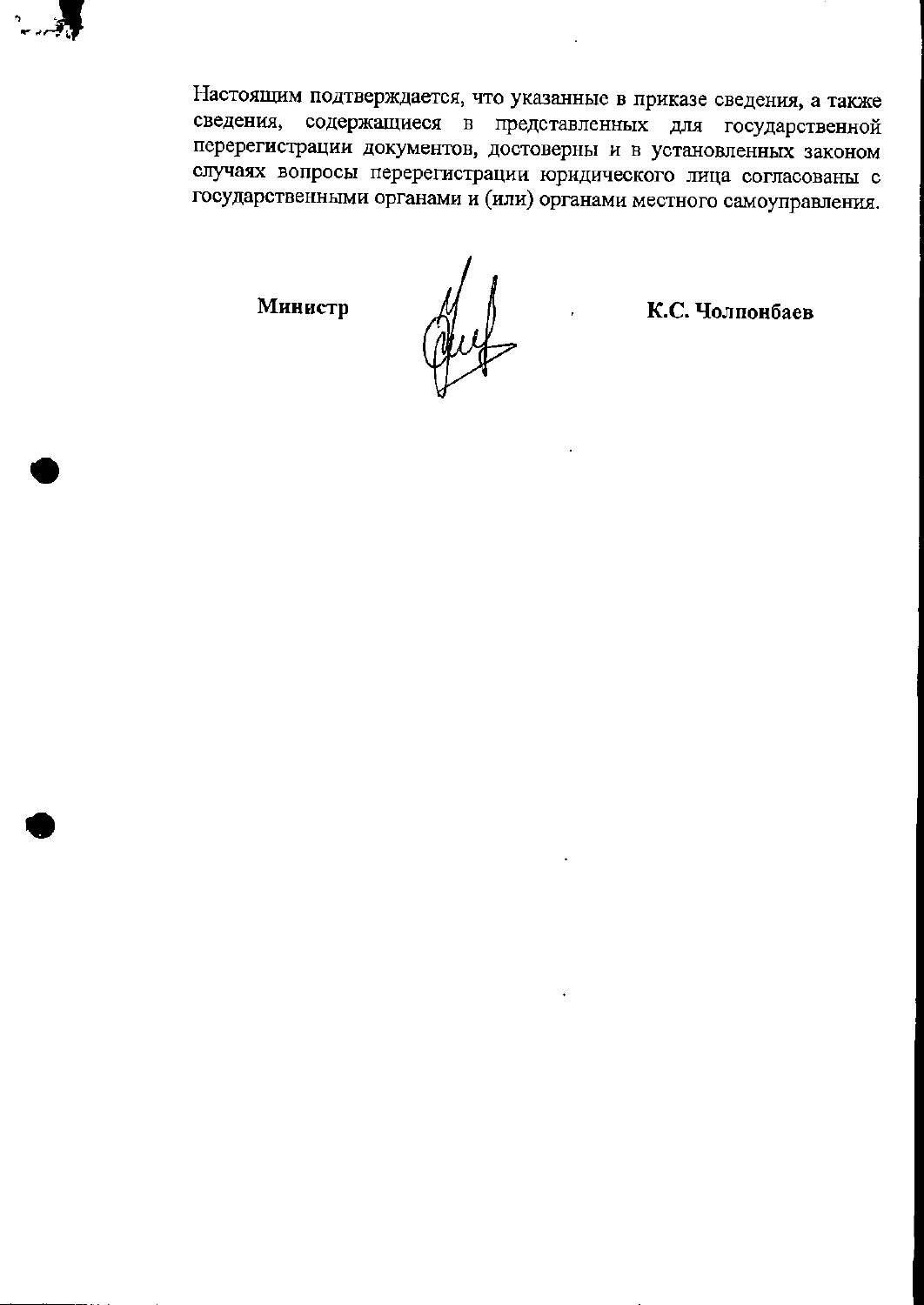# ПОЛОЖЕНИЕ

# об Учреждении «Иссык-Кульская областная объединенная больница»

## **I. Общие положения**

- $1.1.$ Учреждение «Иссык-Кульская областная объединенная больница» (далее - ИООБ) государственное лечебно-профилактическое учреждение здравоохранения вторичного уровня, оказывающее специализированную и консультативно-диагностическую медикосанитарную помощь населению в амбулаторных и стационарных условиях.
- $1.2.$ Учредителем ИООБ является Министерство здравоохранения Кыргызской Республики (далее - МЗ КР).
- ИООБ в своей деятельности руководствуется Конституцией Кыргызской Республики,  $1.3.$ законодательством Кыргызской Республики, регулирующим деятельность организаций здравоохранения, приказами Министерства здравоохранения и настоящим Положением.
- $1.4.$ Изменения и дополнення в настоящее Положение вносятся Министерством здравоохранения Кыргызской Республики.
- $1.5.$ Полное фирменное наименование ИООБ:
	- на государствениом языке «Ыссык-Кол областык бириккен ооруканасы» мекемеси;
	- на официальном языке Учреждение «Иссык-Кульская областная объединсяная больница».
- Сокращениое фирменное наимеиование ИООБ:  $1.6.$ 
	- на государствениом языке  $b$ IOBO;
	- на официальном языке ИООБ.
- Юридический адрес: 722360, Кыргызская Республика, Иссык-Кульская область, г.  $1.7.$ Каракол, улица Кутманалиева, 2.

Телефон: (03922) 5-94-31. Электронная почта: joob-karakol@mail.ru

- ИООБ создается на неограниченный срок.  $1.8.$
- 1.9. Деятельность **NOOP** нодлежит аккредитацни порядке, установленном  $\mathbf{B}$ законодательством Кыргызской Республики.
- $1.10.$ ИООБ является правопреемником всех прав и обязанностей учреждений, на базе которых создается в соответствии с законодательством Кыргызской Республики.

# II. Правовой (юридический) статус

- $2.1.$ ИООБ со дня государственной регистрации, является юридическим лицом, имеющим финансово-хозяйственную и управленческую самостоятельность, имеет обособленнос имущество, самостоятельный баланс, печать, штамны и бланк со своим наименованием на государствениом и официальном языках, расчетный и другие счета в банковских, финаисово-кредитных учреждениях.
- $2.2.$ Государственное имущество, находящееся в ведении ИООБ и его структурных подразделениях, закрепляется за ними на правах оперативного управления, в отношении которого ИООБ осуществляет права владения, пользования и распоряжения.
- $2.3.$ В состав имущества ИООБ входят: основные средства, занимаемые помсицения, земельные участки и другое имущество, переданное на праве оперативного управления.

 $\mathbf 1$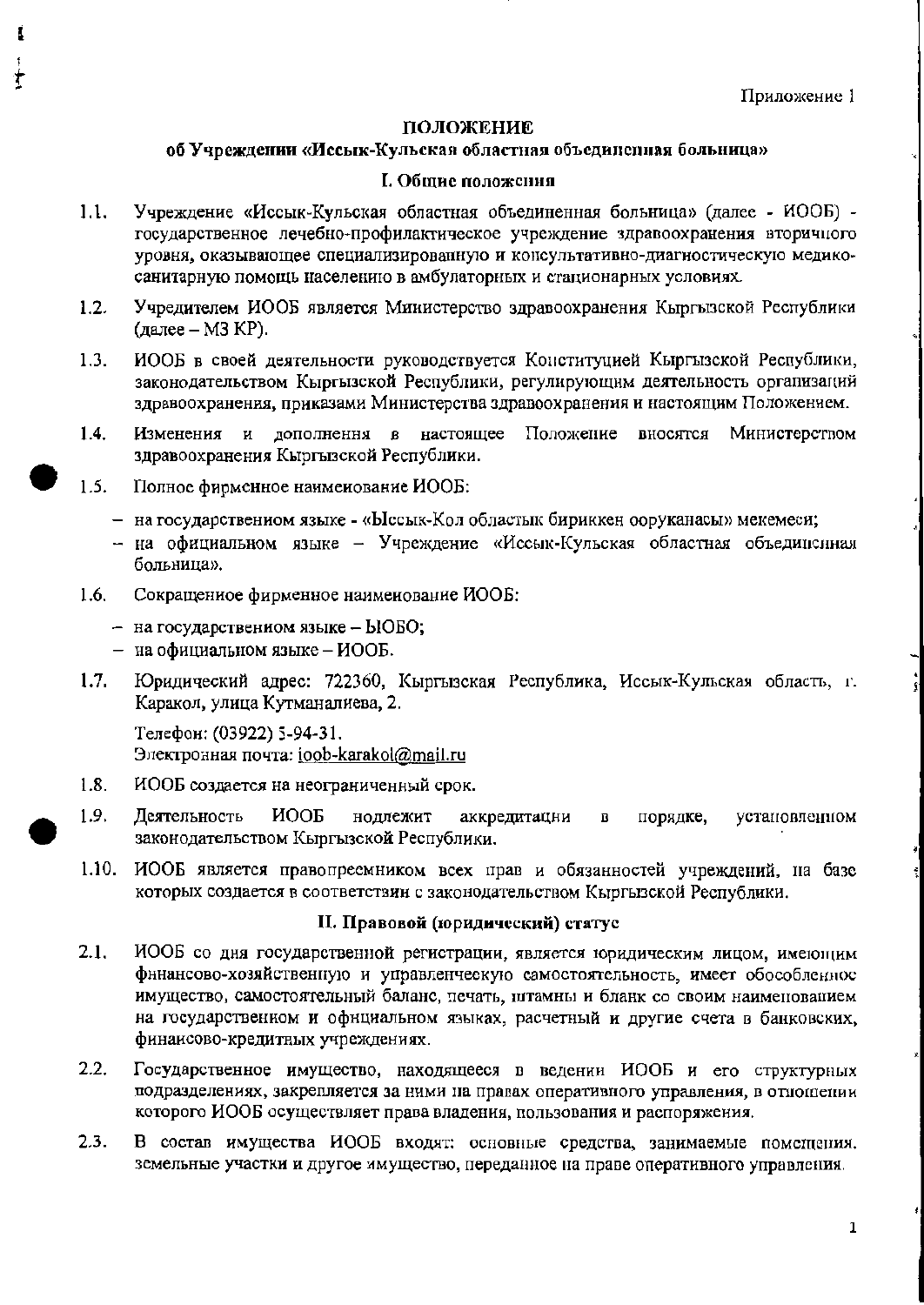- $2.4.$ ИООБ вправе отчуждать нли иным способом распоряжаться закрепленным за ним имуществом только с согласия собственника этого имущества.
- $2.5.$ ИООБ самостоятельно осуществляет финансово-хозяйственную деятельность по всем источиикам формировання доходов.
- $2.6.$ ИООБ несет ответствеиность по обязательствам, возникшим в результате финансовохозяйственной деятельности в соответствии с законодательством Кыргызской Республики.
- $2.7.$ Правовые аспекты взаимоотношений с Фонлом обязательного мелицииского страховаиия при Правительстве Кыргызской Республики строятся на основе договора о предоставлении специализированиой и консультативно-диагностической медикосанитарной помощи в амбулаторных и стационарных условиях в системе "Единого плательщика" в рамках Программы государствениых гарантий по обеспечению граждан медико-санитарной помощью.
- $2.8.$ **NOOP** облалает гражданско-правовой самостоятельностью, осуществляет предусмотренные законодательством гражданско-правовые сделки, выступает истцом и ответчиком в суде, имеет права и обязаниости, установленные законодательством Кыргызской Республики. совершает иные действия. не противоречащи законодательству Кыргызской Республики.

#### III. Основные принципы деятельности ИООБ

- $3.1.$ ИООБ функционирует на основе принципов:
	- обеспечения доступа, своевременности, преемственности предоставляемой медикосанитарпой помощи;
	- удовлетворения спроса на медико-санитарные услуги;
	- оказания эффективных и качественных медико-саиитарных услуг, осиованных на принципах доказательной медицины;
	- не донущения дискриминации нри оказании медико-санитарной помощи пациентам независимо от пола, возраста, расовой и пациональной принадлежности;
	- коллегиальности и открытости принятия решений по всем аспектам деятельности;
	- прозрачности и доступности информации о деятельности ИООБ;
	- ответственности за результаты деятельности.

#### IV. Цель ИООБ

 $4.1.$ Основной целью деятельности ИООБ является улучшение состояния здоровья иаселения путем предоставления специализированной и консультативно-диагностической медикосанитарной помощи в амбулаторных и стационарных условиях на территории области, в рамках Программы государствениых гарантий по обеспечению граждан медикосанитарной помощью.

### V. Задачи и функции ИООБ

- Оказание специализированной стационарной (плановой и экстренной)  $5.1.$ медикосанитарной помощи (включая диагностику, лечение, реабилитацию и уход);
- $5.2.$ Оказание специализированной консультативно-диагностической помощи;
- Оказание круглосуточной экстренной консультативной и/или практической помощи  $5.3.$ организациям здравоохранения в диагностике и/или определении тактики лечения пациентов для повышения качества оказания медицинской помощи гражданам Кыргызской Республики;
- $5.4.$ Оказание паллиативной помощи: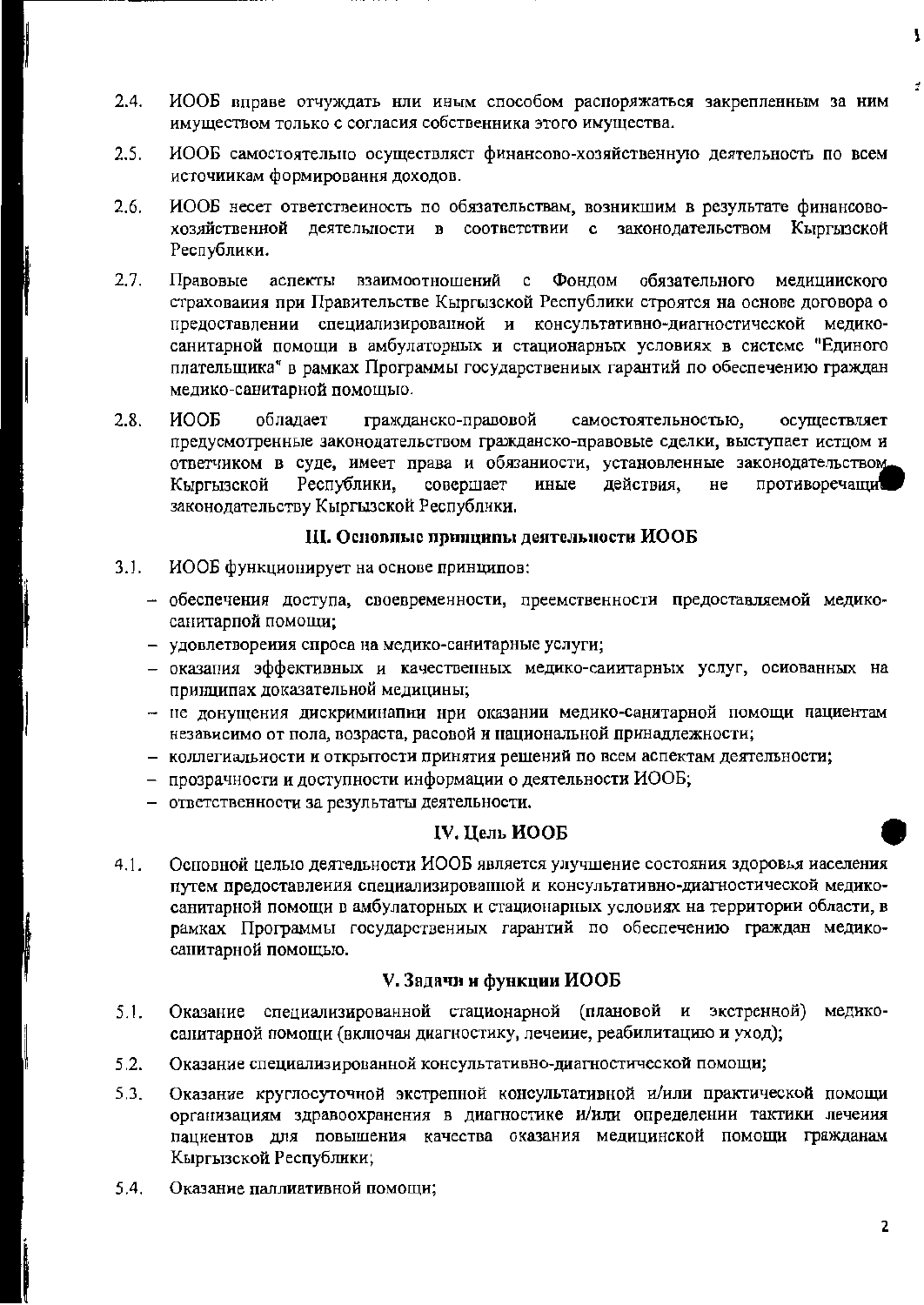- $5.5.$ Проведение мероприятий по управлению качеством при оказании медико-санитарной помощи;
- 5.6. Осуществление лекарственного обеспечения больных в амбулаторных и стационарных условиях в соответствии с Программой государственных гарантий по обеспечению граждан Кыргызской Республики медико-санитариой помощью;
- $5.7.$ Обеспечение преемственности и интеграции с другими учреждениями здравоохранения;
- $5.8.$ Осуществление мероприятий по реализации Национальных и Государственных программ в области здравоохранения.

#### VI. Права ИООБ

- $6.1.$ ИООБ имеет право:
	- осуществлять деятельность в соответствии с настоящим Положением;
	- участвовать в реализации национальных и государственных программ;
	- самостоятельно определять количество и профиль коек ИООБ;
	- создавать и упразднять структурные подразделения, входящие в его состав, с целью эффективной организации и оптимизации деятельности при оказанин стационарной и консультативно-диагностической помощи;
	- осуществлять проверку деятельности своих структурных подразделений;
	- самостоятельно планировать штатиую числениость и определять кадровый состав ИООБ для вынолнения возложенных задач и функций;
	- осуществлять самостоятельно финансово-хозяйственную деятельность: получать финансирование и доходы из источников, предусмотренных законодательством КР;
	- самостоятельно разрабатывать и утверждать сметы расходов, определять направления использования финансовых ресурсов из средств бюджета ФОМС и других источииков. поступление и использование которых не противоречит законодательству Кыргызской Республики;
	- привлекать инвестиции для улучшения деятельности ИООБ в соответствии с законодательством Кыргызской Республики;
	- заключать договора на выполнение услуг и работ, не запрещенных законодательством Кыргызской Республики;
	- самостоятельно проводить закупки в соответствии с законодательством Кыргызской Республнки:
	- оказывать платные услуги в соответствии с законодательством Кыргызской Республики;
	- получать пеобходимые сведения о состоянии здоровья граждан, обратившихся за медико-санитарной помощью и результатах их лечения;
	- с согласия граждан, получать сведения у других лиц, проводивших их обследование или лечение;
	- выдавать листки времениой нетрудоспособности, справки о рождении, смерти и иные медиципские документы в порядке, установленном законодательством Кыргызской Республики;
	- получать информацию о вредном воздействии окружающей среды на человека;
	- создавать профессиональные медицинские общественные организации или вступать в ассоциацин (союзы) органнзацин здравоохранения, профессиональные медицинские общественные органнзации.
	- виосить предложения в государственные органы и органы местного самоуправления, взаимодействовать в установленном порядке с ассоциациями, общественными объедииениями и другими юрндическими лицами, не запрещенными на территории Кыргызской Республики;

з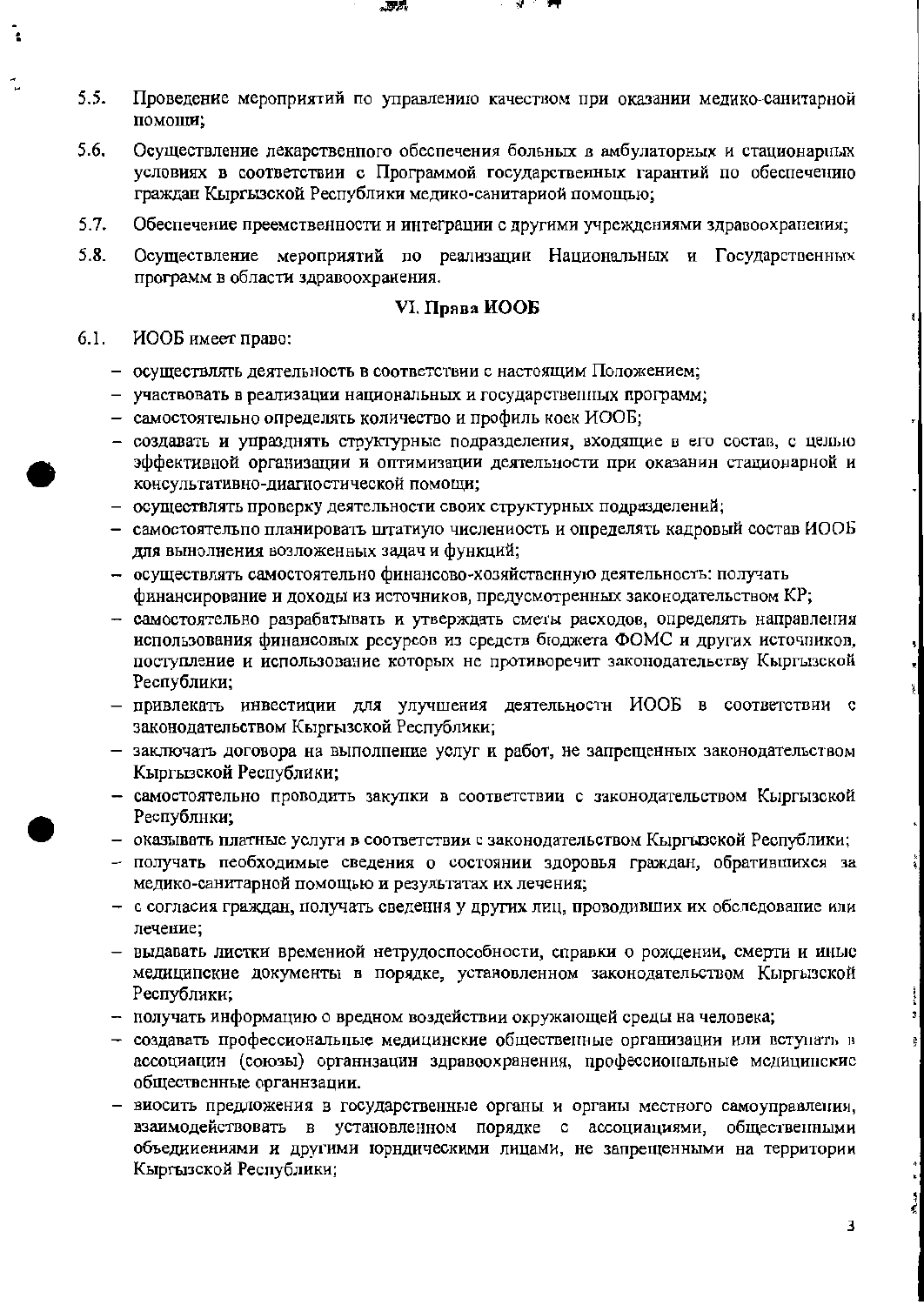- взаимодействовать в установленном порядке с медицинскими и иными ассоциациями, общественными объединениями, другими юридическими лицами, не запрещенными на территории Кыргызской Республики.
- устанавливать и поддерживать единые информационные системы;
- принимать участие в совещаниях, научно-практических конференциях, семинарах;
- новышать профессиональную квалификацию сотрудников.
- зациматься иными видами деятельности, не запрещенными законодательством  $\overline{\phantom{0}}$ Кыргызской Реснублики и не противоречащими целям и задачам ИООБ, онределенным в настоящем Положении и иных пормативных правовых актах Кыргызской Республики.

#### VII. Обязанности ИООБ

#### $7.1.$ ИООБ обязана:

- осуществлять деятельность в соответствии с иастоящим Положением;
- выноднять обязательства по реализации Программы государственных гарантий по обеспечению граждан Кыргызской Реснублики медико-санитариой помощью;
- обеспечивать доступ, своевременность и преемственность при оказании медикосанитарной помощи в соответствин с функциями, предусмотрениыми настоящим Положением;
- оказывать организационно методическую и консультативную помощь стационарным учреждениям на территории области;
- осуществлять контроль за деятельностью структурных подразделений;
- осуществлять мероприятия по ведению статистического учета и отчетности в соответствии с действующим нормативно-правовыми актами и приказами МЗ КР;
- рациональио и эффективно использовать кадровые, финансовые и материальиотехнические ресурсы;
- участвовать в решении вопросов, связанных с ликвидацией носледствий чрезвычайных ситуаций (техиогениые катастрофы, аварии и т.п.), организуя своевременную медикосанитарную помощь пострадавшим;
- организовывать и постоянно проводить внутренний контроль и оценку качества оказания медико-санитарной помощи населению;
- извещать в установленном порядке соответствующие органы и организации (службы) о несчастных случаях, чрезвычайных ситуациях и внутрибольничных инфекциях;
- соблюдать сапитарные нормы и нравила установки и эксплуатации оборудования требований санитарно-гигиенического и противоэпидемического режима;
- иормы технической безопасности, охраны правила  $\mathbf{H}$ труда и - соблюдать противопожарной безопасности.
- содействовать повышению профессиональной квалификации работников.

#### VIII. Структура ИООБ

- Структура ИООБ определяется Дирсктором ИООБ, с учетом поставленных целей и  $8.1.$ настоящего Положения.
- Кадровый состав персонала ИООБ определяется Директором в соответствии с  $8,2.$ функциональиыми обязанностями, утвержденными руководителем ИООБ.
- 8.3. ИООБ в своем составе может иметь:
	- Адмипистративиые службы (административно-управленческий нерсонал, бухгалтерия, медико-информационный отдел, хозяйственная часть);
	- (ресурсный и вспомогательные службы центр. аптека, - Специализированные операционный блок, отделение трансфузиологии, патологоанатомическое отделение, пищеблок, ЦСО, прачечная, гараж, склады, архив, библиотека и др.);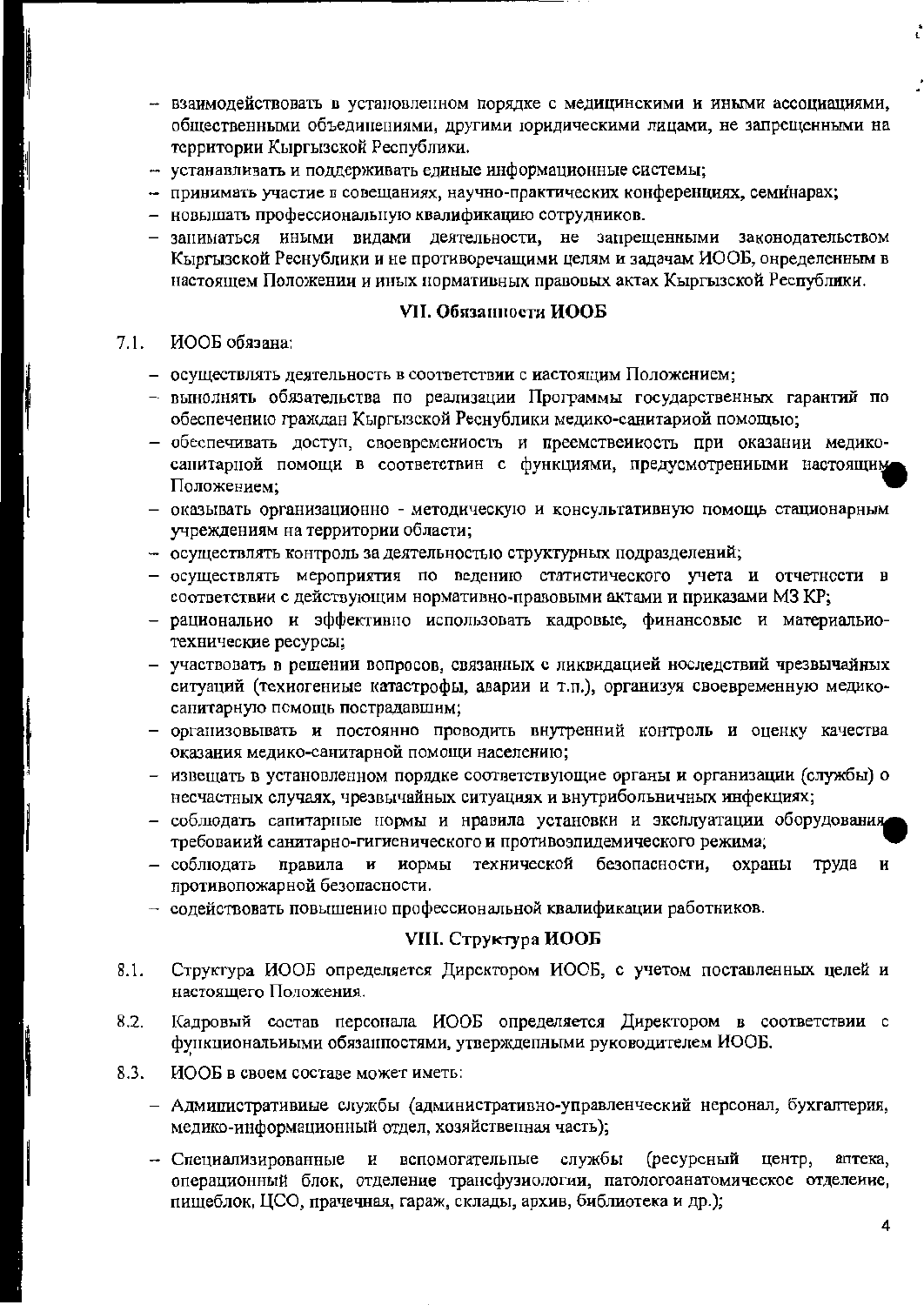- Отделение экстренной и консультативно диагностической помощи (отделение экстренной консультативной медицинской номощи (санитарная авиация), отделение экстренной медицинской помощи);
- Централизованная лаборатория (клинико-диагностическая лаборатория ИООБ, экснресслаборатории при ТБ и ЦОВП, нункты забора биологических матерналов на уровне ГСВ/ЦСМ/ТБ/ЦОВП);
- Клинические отделения (терапевтическое, инфекционное, неврологическое, отоларингологическое, кардиологическое, травматологическое, хирургическое, урологическое, педиатрическое, реанимации и анестезиологии, реабилитационное и гинекология, отделение реанимации интенсивной терании новорожденных, отделение патологии беременных, отделение натологии новорожденных, онкологическое отделение, гемодиалнз, PO «Ак-Суу»);

#### **IX.** Управление

- 9.1. Высшим органом унравления ИООБ является ее Учреднтель.
- $9.2.$ Полномочия Учредителя:
	- регулирование, координация и контроль деятельности ИООБ;
	- внесение дополнений и изменений в настоящее Положение;
	- принятие решений о ликвидации и реорганизации ИООБ.
- 9.3. ИООБ возглавляет Директор, назначаемый на должность и освобождаемый с должности Учредителем.
- 9.4. Квалификация Днректора должна соответствовать требованиям, устанавливаемым Министерством здравоохранения Кыргызской Республики.
- $9.5.$ В случае отсутствия Директора, его обязанности исполняет Заместитель Директора.
- 9.6. Права Директора ИООБ. Директор имеет право:
	- руководить деятельиостью ИООБ и его структурных подразделений;
	- издавать приказы и распоряжения, обязательные для исполнения работниками ИООБ;
	- самостоятельно определять внутреннюю структуру в соответствии с разделом 8 настоящего положения;
	- утверждать правила виутреннего распорядка, регламент работы ИООБ, другис виутренние документы;
	- утверждать фуикциональные обязанности:
	- нринимать на договорной основе и увольнять работников в соответствии с законодательством КР и приказами МЗ КР;
	- унравлять финансово-хозяйственной деятельностью;
	- быть главным распорядителем средств ИООБ;
	- первой подписи на финансовых и банковских документах;
	- утверждать сметы расходов, штатную численность и кадровый состав ИООБ и его структуриых подразделений;
	- утверждать размеры оплаты труда работников в соответствии с законодательством КР и приказами МЗ КР;
	- обращаться в государственные органы и органы местиого самоуправления по вопросам деятельности ИООБ;
	- организовывать проверки и взаимопроверки деятельности структурных подразделений для выполнения показателей эффективности деятельности ИООБ, качества диагностики и лечения;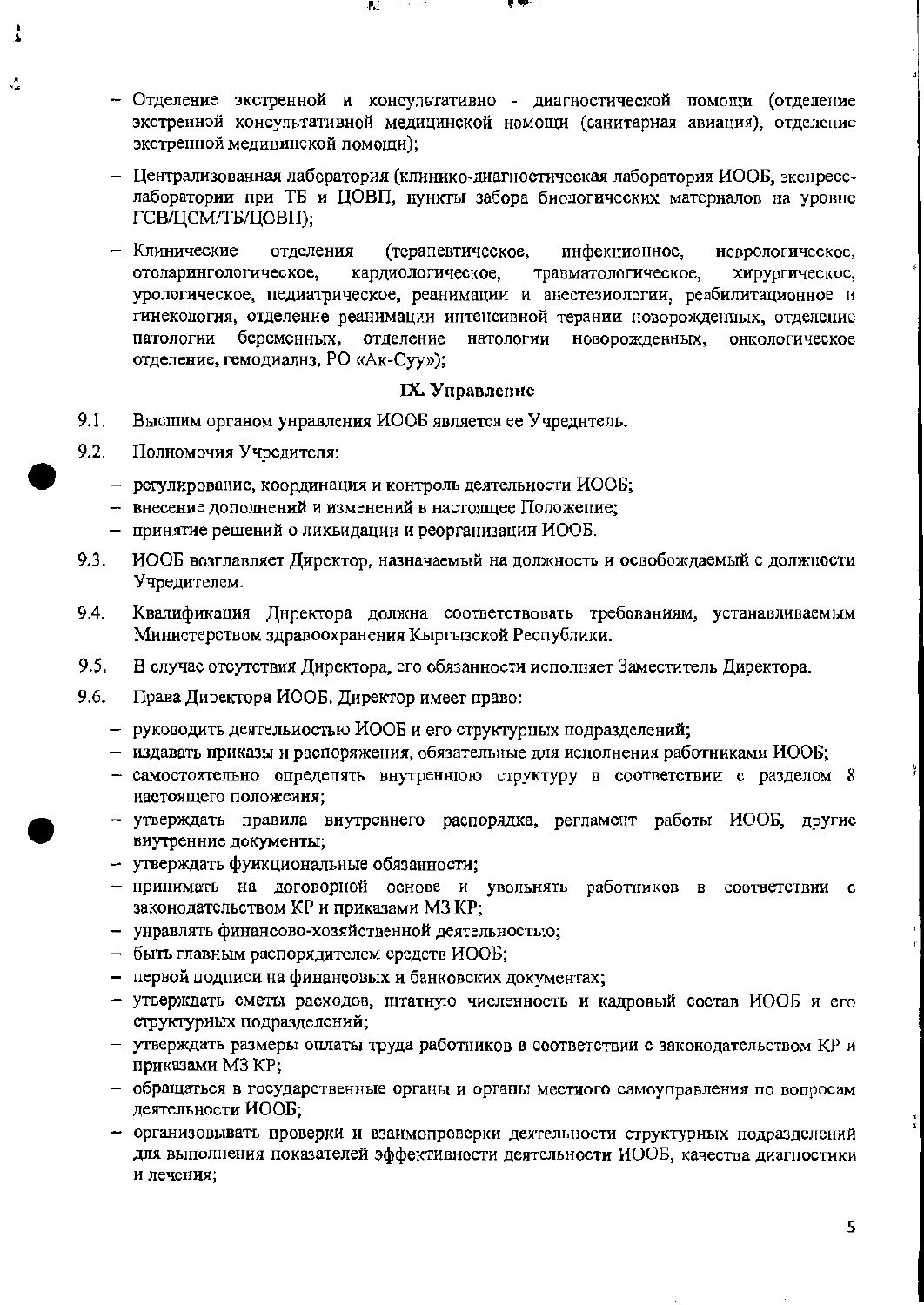- проводить служебные расследования по всем чрезвычайным ситуациям, связаниым с медицинской деятельностью и состоянием здоровья пациентов;
- давать разрешение на примеиение в ИООБ новых методов лечения лекарственными утвержденными департаментом лекарственного обеспечения препаратами,  $\mathbf{H}$ медицинской техники Министерства здравоохраиения Кыргызской Республики;
- разрешать, после соответствующего разбора, досрочную выписку больных из стационара за нарушение больиичного режима или в случае отказа от лечения, а также выдачу трупа умершего в стационаре больного без паталого-анатомического вскрытия;
- нредставлять ИООБ в государственных органах, судебных инстанциях, общественных и других организациях;
- иметь другие права, не запрещенные законодательством Кыргызской Республики.
- $9.7.$ Обязанности Директора ИООБ. Директор обязан:
	- осуществлять управление, координацию и контроль деятельности ИООБ;
	- обеспечивать исполнение Программы государственных гараптий по обеспечению граждан медико-санитарной помощью;
	- обеспечивать финансовую устойчивость ИООБ, не допускать превышения обязательств над ее собственными финансовыми ресурсами;
	- обеспечивать бухгалтерский, финансовый, статистический учет и отчетность в соответствии с установленными требованиями в разрезе каждого структурного подразделепия;
	- предоставлять необходимые сведения Министерству здравоохранения Кыргызской Республики.

# Х. Финансово-хозяйственная деятельность, источники финансирования и порядок использования средств, имущество иооб

- 10.1. ИООБ осуществляет свою финансово-хозяйственную деятельность в системе «Едииого плательщика» в соответствии с законодательством Кыргызской Республики и на основании заключенных договоров с органом, уполномоченным осуществлять функции «Едипого плательщика».
- 10.2. ИООБ несет ответственность по обязательствам, возникшим в результате финансовохозяйственной деятельности в соответствин с закоиодательством Кыргызской Республики.
- 10.3. Источники финансирования ИООБ:
	- средства, поступающие из бюджета ФОМС;
	- средства, получаемые в порядке соонлаты населением за медиципские услуги, предоставляемые сверх Программы государственных гарантий;
	- средства, получаемые от платных медицннских  $\boldsymbol{H}$ немедицинских услуг, осуществляемых по договорам с хозяйствующими субъектами;
	- ноступления из республиканского бюджета;
	- средства, получаемые в виде медикаментов и предметов медицинского пазначения, поступающих по линин гуманитарной и спонсорской помощи;
	- грантовые средства международных организаций;
	- добровольные отчисления и вклады физических и юридических лиц;
	- средства, полученные из иных источников, не запрещенных законодательством Кыргызской Республики.
- 10.4. ИООБ использует полученные финансовые средства в соответствии с целями, задачами и функциями, определенными настоящим положением.